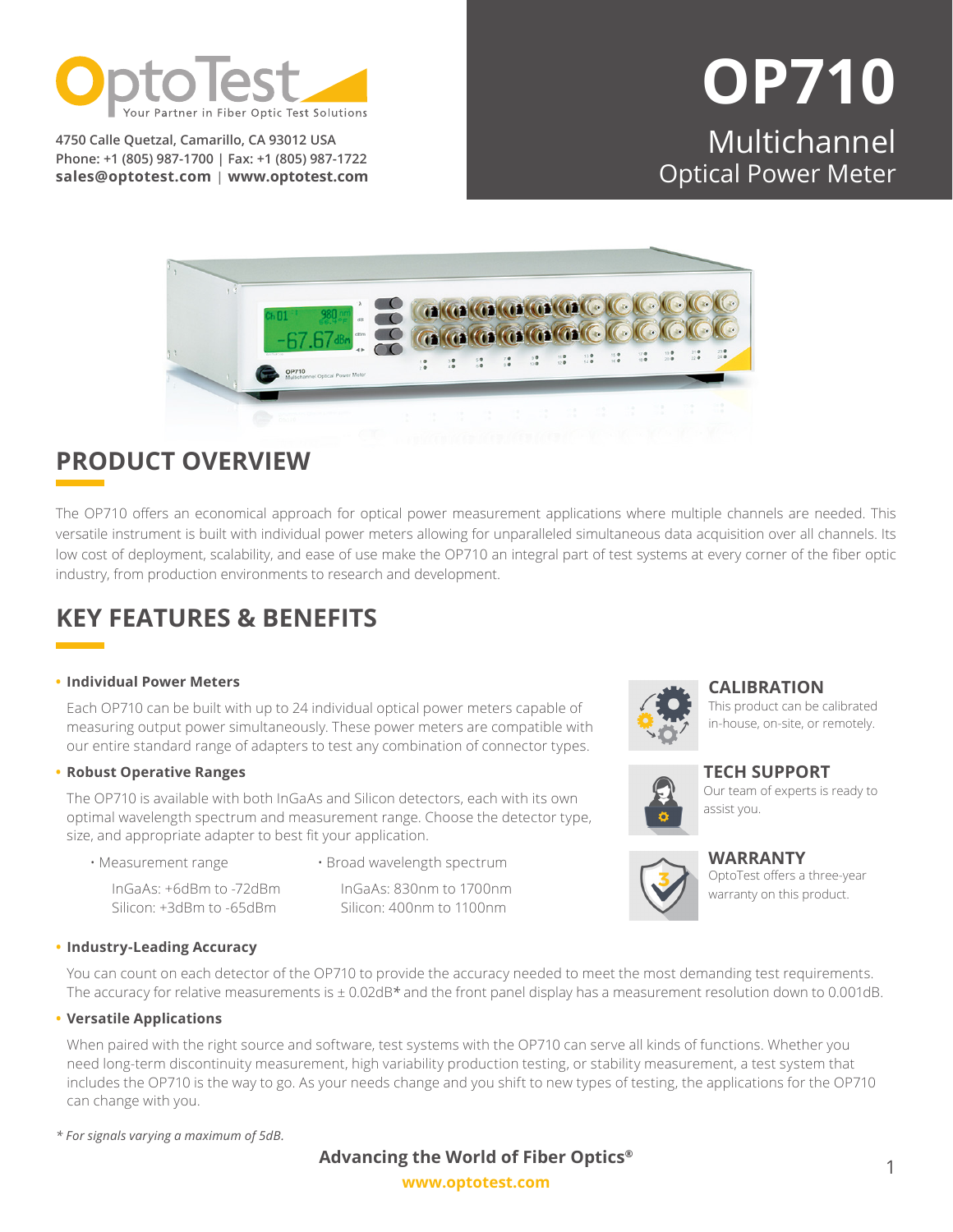

**4750 Calle Quetzal, Camarillo, CA 93012 USA Phone: +1 (805) 987-1700 | Fax: +1 (805) 987-1722 sales@optotest.com | [www.optotest.com](http://www.optotest.com)**

# **OP710** Multichannel Optical Power Meter

## **SOFTWARE**

An important step in building a test system using the OP710 is choosing the right software for the job. DLLs are available to easily integrate into existing processes, while OptoTest offers a range of software programs that take full advantage of the capabilities of the OP710.

All OptoTest software affords the following benefits to your test system:

#### **• Automation**

Every step of the test process is fully controlled by the software, making your testing experience simple, repeatable, and reliable.

#### **• Expandability**

Multiple units and different types of units can be controlled together to expand the functionality of your test system. For instance, you can control up to seven OP710 units at once or control an OP710 and multichannel OP940 together to create a high-channel count IL and RL test system.

#### **• Customization**

Test settings, pass/fail criteria, and result output are fully customizable to create a tailored experience that best fits your needs.

### **APPLICATIONS**

- **• Long-Term Testing**
- **• Discontinuity and Fluctuation**
- **• High Channel Count**
- **• High Variability Production**
- **• Stability Measurement**
- **• Transceiver Testing and Validation**

### **ISO CERTIFIED**

Our Quality Management System is certified and in compliance with ISO 9001:2015.



### **[COMPATIBLE SOFTWARE](https://www.optotest.com/software-overview/)**

- **• OPL-CLX** multifiber connectors with production applications with database integration
- **• OPL-Max** multifiber connectors with production applications
- **• OPL-Log** optical datalogging for temperature and humidity
- **• OPL-7** measure the power output on all channels of the OP710
- **• OPL-PowerRT** simultaneous insertion loss testing on multiple channels
- **• SDK** create custom software and integrate into existing systems through the DLL library. (Labview®, Visual Studio® & Python® are examples of the most commonly used development packages.)



## **MADE IN THE USA**

We proudly design & manufacture our equipment in California, United States.

**[www.optotest.com](https://www.optotest.com/) Advancing the World of Fiber Optics®**